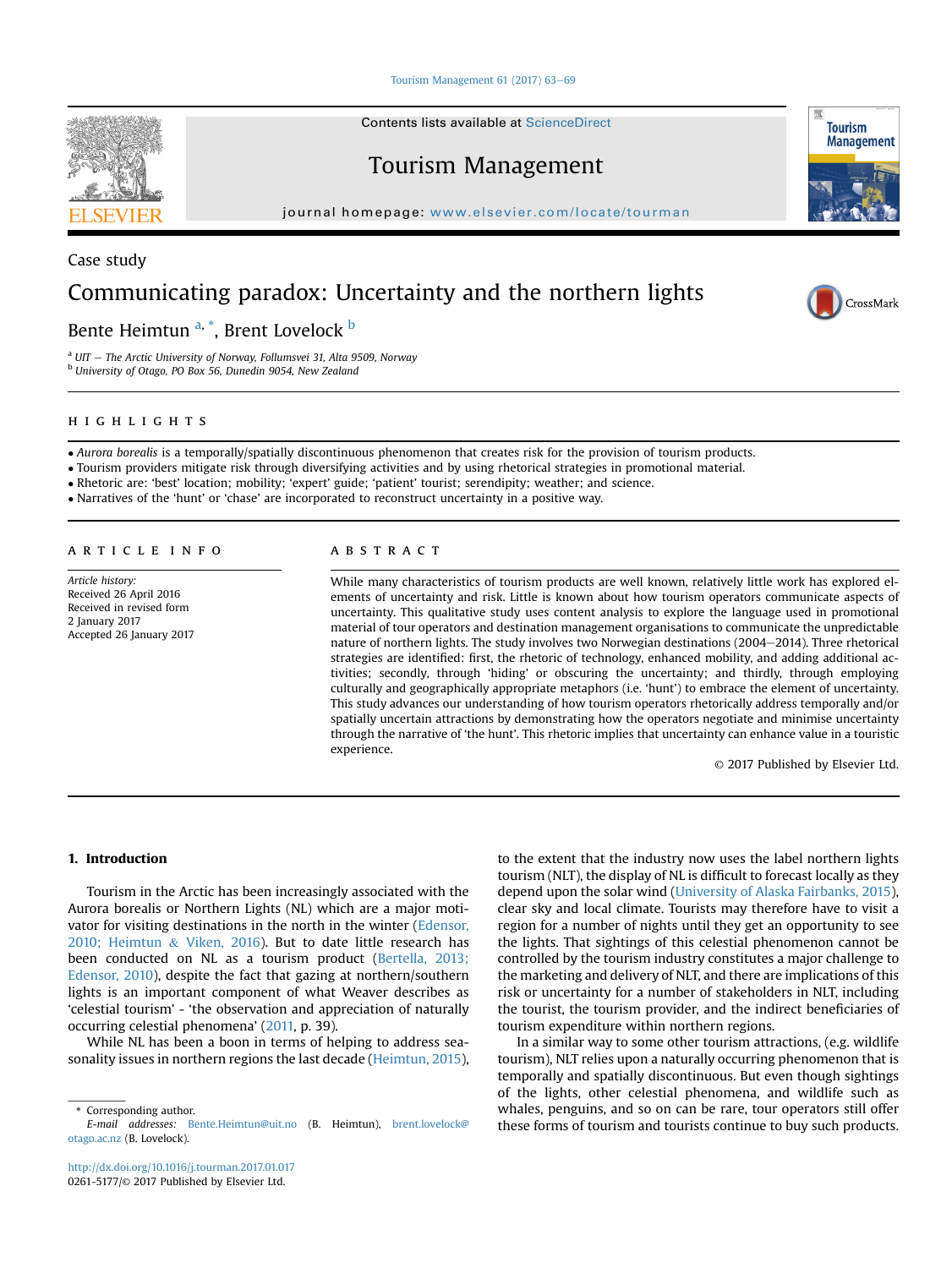Although some of the tourists' excitement lies in the anticipation of the possibility of seeing a natural phenomenon (Curtin, 2010), the possibility of non-sightings adds to the challenge of selling such 'uncertain' tourism products and experiences  $-$  defined as those where the aspect of supply cannot be guaranteed, or where there is a low possibility of the tourist actually experiencing the 'promised' phenomenon.

Such tourism operators need to deal with this uncertainty in both the promotional (pre-visit) and operational (visit) phases of the tourist experience. In this paper we focus on the former by examining how destination management organisations' (DMOs) and tour operators in Northern Norway communicate the uncertainty of their product in sales brochures through the language of marketing. We also consider how such messages may have changed over a period which has seen considerable growth in the market and in the number and diversity of NLT products. This knowledge will contribute to our understanding not only of celestial tourism, but more broadly about what rhetorical strategies the tourism industry uses to manage uncertainty in the supply of 'temporally and spatially uncertain tourism products'. We continue by examining relevant literature and methods used in the study, before exploring and discussing the seven rhetorical strategies employed by the tour operators and DMOs.

#### 2. Literature review

#### 2.1. Uncertainty in supply of tourism products/experiences

Here we explore the marketing and delivery of NLT through a broad framework of risk. Our understanding of risk in tourism has been considerably advanced by the recent contribution of Williams and Balaz (2015) who make a number of points relevant to NLT and similar temporally/spatially risky tourism products. First, risk and uncertainty are inherent to tourism, and can provide lenses for deepening our understanding. The authors highlight the difference between risk and uncertainty, citing the work of Knight (1921) who associated risk with 'known uncertainties', and uncertainty with 'unknown uncertainties'. To simplify, risk may be quantifiable, whereas uncertainty is not. A central premise concerning risk "is that this begins where knowledge ends" (Williams & Balaz, 2015, p. 272). As Mauboussin (2007) writes, "Risk has an unknown outcome, but we know what the underlying outcome distribution looks like. Uncertainty also implies an unknown outcome, but we don't know what the underlying distribution looks like". While the manifestation of the Aurora may be unpredictable on a night-tonight basis, we know the underlying outcome distribution. This for the purposes of this paper, we focus upon the element of risk, which is clearly more applicable to the phenomenon under investigation.

What is important, however, is the "lack of control that most tourism firms exercise over the tourist experience, which is shaped by a range of other actors and external events" (Williams & Balaz, 2015, p. 275). However, strategies may be employed for managing risk. At the firm level, these include: acquiring and utilising knowledge; trust; diversification; and insurance/hedging. Similarly, addressing supply chain risk is an important management task (e.g. Olson & Dash Wu, 2010).

Risk also manifests at different scales, from the individual to group and destination scales (Williams & Balaz, 2015). Importantly, this opens the discussion to consideration of how the perceptions of risk may differ between the tourist and the tourism provider. Central to these differences may be the role of knowledge, which may determine how the degree of risk (financial, performance or time) is perceived (Laroche, McDougall, Bergeron, & Yang, 2004; Quintal, Lee, & Soutar, 2010). This will influence tourists' purchase decisions and firms' marketing and delivery approaches.

Our point of departure, however, is that risk of failure can be 'good', which is somewhat counter-intuitive. Typically, risk has been cast in a negative light - notwithstanding the growth of adventure and risk-seeking tourists (e.g. Elsrud, 2001; Laviolette, 2010). This latter category of tourism, however, relates more to the provision of sensations to tourists in ostensibly risky, but really risk-managed environments. Williams and Balaz (2015) in their review of tourism risk and uncertainty research provide little room for interpretation of risk in a more positive light, for example around monetary/financial and performance risk (Solomon, 1999), the areas of risk which are more relevant to NLT.

However, others have identified a link between risk and authenticity of the tourism product - and by extension, with visitor satisfaction. Wang (1999) for example identifies the need for individuals to turn to tourism and the risk or uncertainty that this entails in order to counter the over-predictability of everyday life, and how this is an essential component of desired 'intrapersonal authenticity' in tourism. Similarly, Hinch and Higham (2001) write about how the uncertainty of sporting outcomes is essential to the authenticity (and thus attractiveness and success) of sport tourism.

To gain a better understanding of the importance of risk in the tourism experience we can draw upon the experiences associated with other forms of temporally/spatially risky tourism products, in particular, wildlife tourism. Sighting elusive wildlife is unpredictable due to the vagaries of animal behaviour and other ecosystem interactions. So how important is this for the tourist? Some wildlife viewers accept that finding animals is unpredictable "and value the experience even when they don't get to observe the animal, while appreciating actual sightings all the more for their rarity" (Knight, 2009, p. 168). Evidence (e.g. from whale watching (Orams, 2000; Valentine, Birtles, Curmock, Arnold, & Dunstan, 2004)) suggests that while sighting the target species is important, visitor satisfaction is not solely linked with this, and that other elements (of the 'hunt') contribute to visitor satisfaction in the absence of a sighting. Despite this, for many wildlife tourists there is an expectation of a sighting. And in a similar way to our NLT operators, as we discuss below, many commercial operators market their tours "with a promise of closeup views" (Knight, 2009, p. 168). While such promises may be seen by operators as a means of managing their risk (in this case financial risk) it is unlikely that such a strategy will be sustainable, as inevitably the gap between visitor expectations and experience will lead to discontent and likely negative word of mouth (and social media) messages about these operators.

The notion that risk can enhance customer value (outside of specific niche adventure tourism activities) has not really been explored. Boksberger and Craig Smith (2006), for example, in their 'risk-adjusted model' of customer value and risk, portray risk (objective or subjective) as something to be minimised. They suggest that operators address perceived risk on the part of potential customers, through managing their marketing communications. So, indeed, it is little surprise that providers of temporally risky tourism products such as wildlife tourism, or NLT, through such communications may promise more than they can deliver.

In summary, this review portrays little positive in terms of risk for the tourist or the tourism provider, despite inklings that it may be related to authenticity of experience. Strategies for managing risk in the supply of temporally/spatially unpredictable tourism products are unclear. Our study explores strategies that two destinations and their tourism operators have adopted, focusing on, as Boksberger and Craig Smith (2006) suggest, marketing communications.